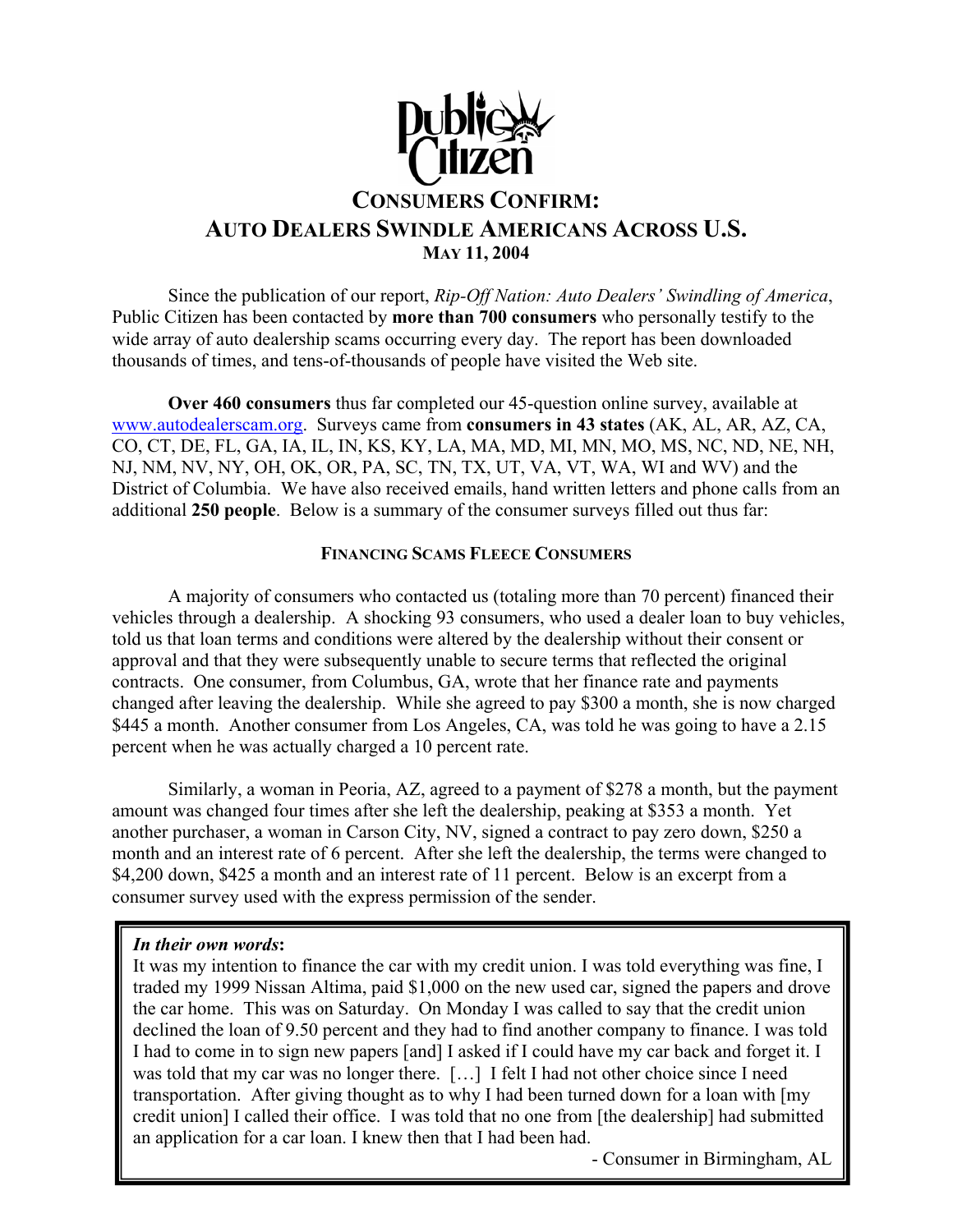Consumers also reported that their credit information was pulled without their permission and that their credit reports were falsified (see also forgery section, below). A woman from Atlanta, GA, wrote: "I was charged a \$1,000 fee for just being able to get a loan. They also pulled my credit 24 times to find someone to finance me. If I had known about either, I would not have bought the car."

I planned to pay cash. When I went into the finance office, expecting to fill in the check I was told I could qualify for a loan at 1.9 percent simple interest. I said I didn't want them to check my credit because I was going to apply to refinance my condo, and each query lowered the credit score. I was told they already had the credit report, had gotten it based on my driver's license. I was shaken.

- Consumer in Laguna Hills, CA

 Also, numerous consumers reported being told by dealerships that purchasing a specific product or service was required by the lender to secure the terms of the loan, but these same buyers later found out from the lender that this was untrue. One woman in League City, TX, was told she had to purchase an extended warranty to qualify for the loan. When she called the lender, its representative said that this was not the lender's policy.

 Many of the consumers who contacted us explained that they had been given such a high interest rate on their loan through the dealership that they are still "upside down" in their debt, owing much more than their vehicles are worth for years after the purchase.



 $\overline{a}$ 

About a year after I purchased my car, I discovered that my interest rate was 24 percent. It was not told to me at the time of purchase. [The woman] at the finance company told me today that the dealership knew that the payment I requested was totally unacceptable by them, but they still allowed me to think that everything was good. […] Don't get me wrong, I love my car. I just don't want to be upside down in it [and] at this point, I owe far more than it is worth. The sticker price was around 9,500, I put 1,000 down and a year later I found out the total amount I [owe is] around 15,000. That's just sickening.

- Consumer in Richmond, VA

# **"BACK-END" EXTRAS STUFFED INTO CONTRACTS WITHOUT CONSUMER CONSENT**

 A full one-third of the consumers who contacted us explained that following the purchase of their vehicle, they noticed undisclosed charges, services and products on the contract – extras that they did not negotiate or that they were recorded as purchasing despite their explicit refusal. Some of the extras mentioned by consumers included extended warranties, finance processing fees, vehicle etch registration (see below), gap insurance,<sup>1</sup> monogrammed floor mats and trunk carpet, remote entry and dealer prep packages. Other products, consumers wrote, they never understood, even after their purchase and to this day.

<sup>&</sup>lt;sup>1</sup> Gap insurance is written to cover, in the event of a theft or total loss, the balance between the cash value of the vehicle and the amount of the loan.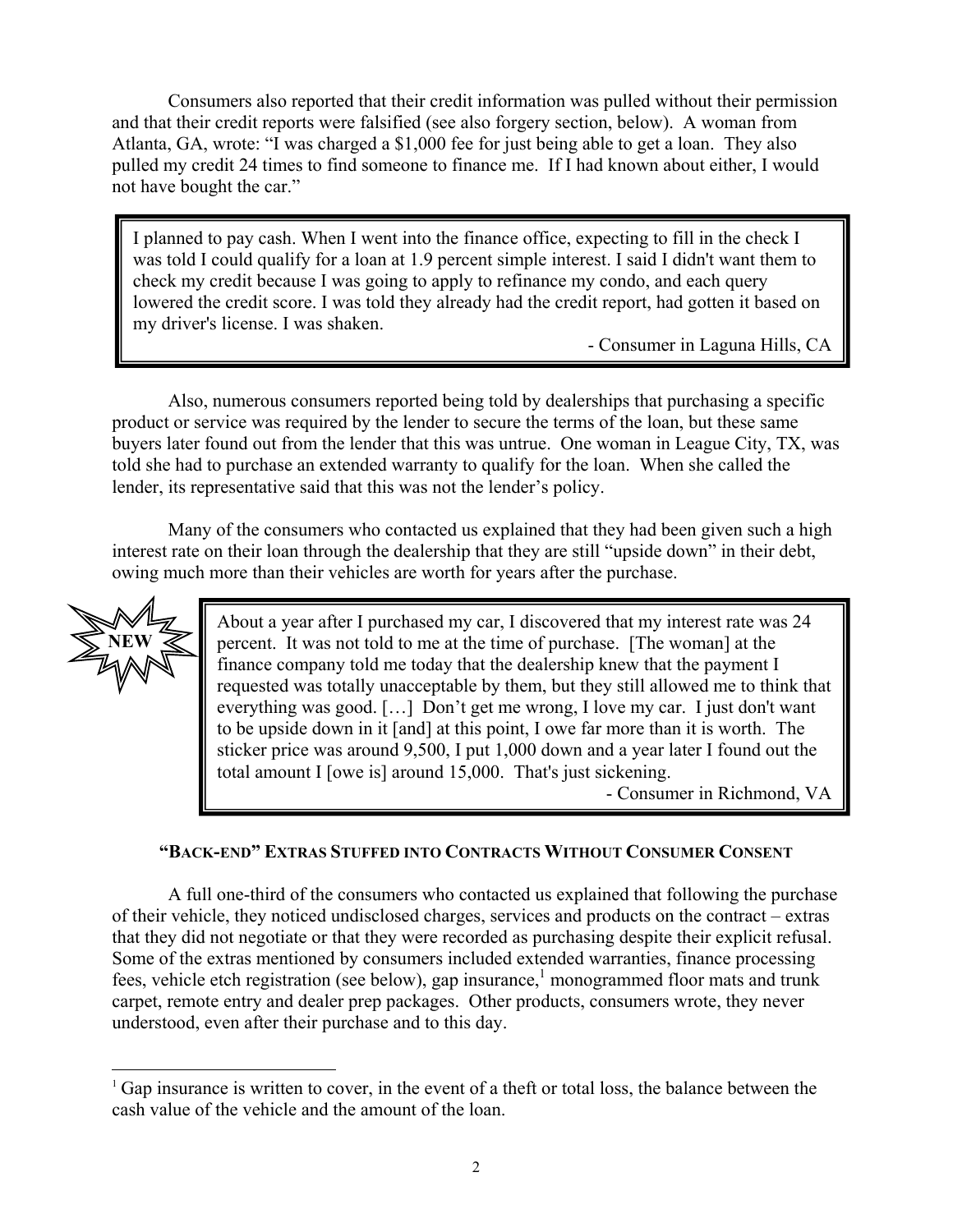For example, one customer, from Austin, TX, was charged for clear coat, rust proofing and for the vehicle's bumpers. When the dealership was questioned, they responded that the first two products were standard on all vehicles that come from the manufacturer and that pickups are not made with bumpers so they must be purchased separately. A woman in Orlando, FL, had the cost of her vehicle inflated from \$14,999 to \$19,575 by such hidden fees, including a \$598 handling fee and an \$895 insurance package that she never agreed to purchase. A woman in Randolph, MA, was charged a \$198 "Documentary Fee" even though she was never given a copy of her documents and was actually refused a copy when she requested them.

When I was provided a copy of the Buyer's Order from the dealership there was a \$389 Dealer Services Fee. I of course questioned the finance manager about this, and told him that I wasn't interested in it. This \$389 fee is supposed to be for additional goods and services provided by the dealer (in the form of coupons and a \$1,000 theft policy). Also, the coupons must be redeemed at that specific dealership. I live at least 60 miles from the dealership, and explained that I would NEVER have the opportunity to use the services, and that I didn't want them. I was told that this is a charge they included on ALL sales to ALL customers, and because they did it consistently on each and every sale, that it was legal. Further, I was told that if I didn't want to pay the \$389 Dealer Services Fee, it was my choice not to purchase the car. If I wanted the car, I would have to pay it.

- Ginger Podojil in Damon, TX

# **PRODUCTS OFFERED "FREE OF CHARGE" ARE OFTEN NO GIFT**

One-hundred-thirty of the consumers who filled out our surveys reported that they were offered products free of charge, but almost one-third of them realized after the deal was completed that they were charged for these same products or services.

 According to these reports, products offered "free of charge" but charged to consumers included the following: Etch (see below), oil changes, roadside service agreements, navigational devices, extended warranties, tire replacements for the life of the vehicle, interior and exterior maintenance, acid rain protection, window tint, car mats, detailing, bed liner, leather interior, keyless entry remotes, undercoating, stain guard, car washes, rental cars, and multiple dealership-specific maintenance or upgrade packages.

They told me about the free Auto Care program on the vehicle. I thought that was a pretty good deal at the time but as I looked at my papers and examined them very carefully, I noticed that it cost me \$1,695.

- Consumer in Fort Worth, TX



We were told by the supervisor of the salesman that if we purchased our car from [this dealership] that all servicing performed at [the dealership's service department] and parts purchased [through them] would be at a 10 percent discount, [that] we would be assigned to a special Gold Team. The mechanics had never heard of such a thing when we brought the car in for servicing and the parts department refused a discount on items purchased there.  $\blacksquare$  -Consumers in Berkeley, CA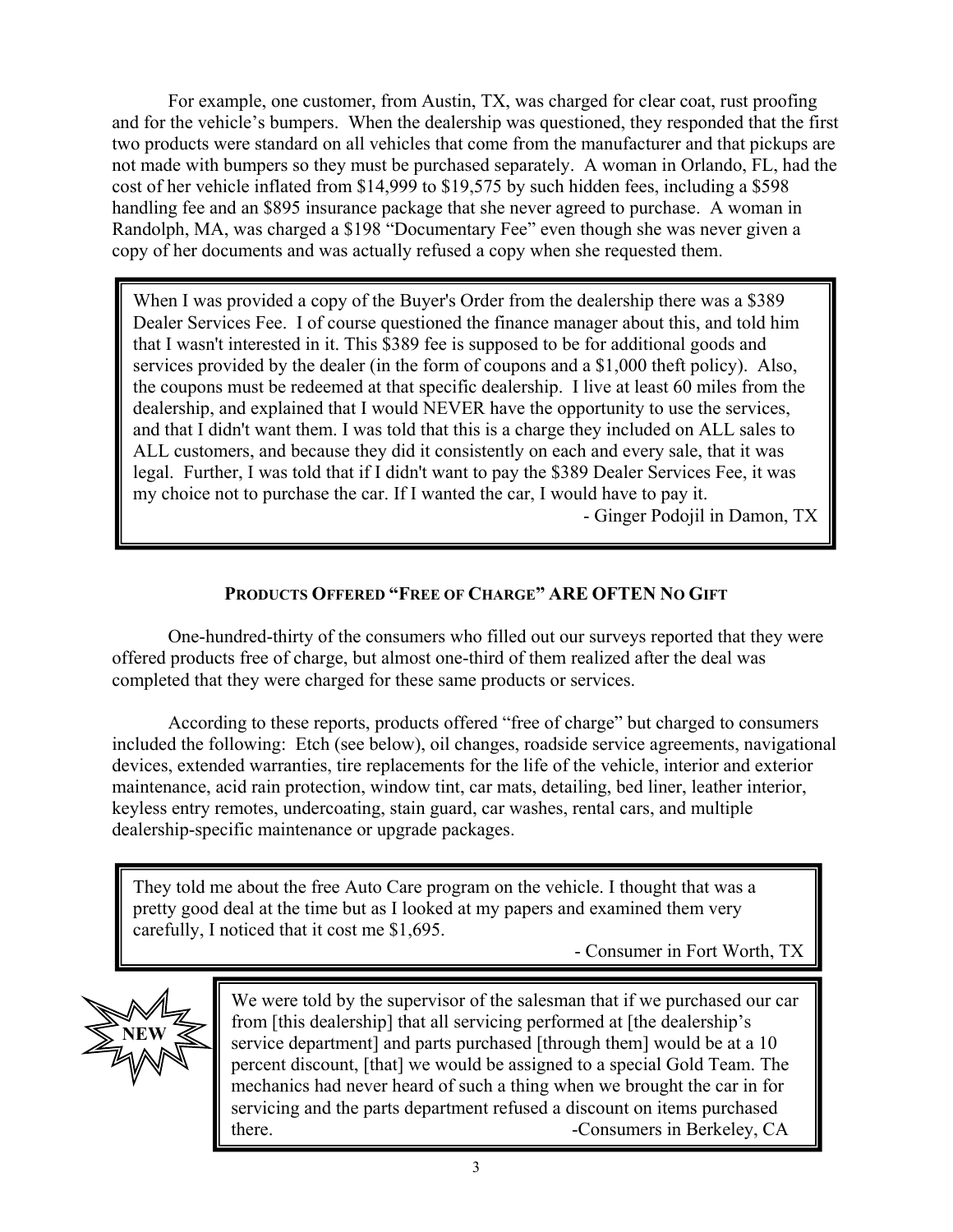#### **COSTS FOR EXTRAS LIKE "ETCH" ADDED BUT RARELY EXPLAINED TO CONSUMERS**

 "Etch" is add-on that typically is sold as an insurance program that includes an engraving of a number, often the Vehicle Identification Number (VIN), supposedly to serve as an anti-theft assurance and recovery device. This engraving is accompanied by a minimal insurance return to consumers whose vehicles are stolen and never recovered. Charging consumers for etch is particularly outrageous because federal law regarding the VIN requires manufacturers to attach the VIN to numerous locations throughout the vehicle, including on the dashboard, visible through the windshield. The cost for attaching the VIN is a standard part of the price of the vehicle set by the manufacturer.

 Fifty-six of the people who completed our survey to date stated that they were certain that etch was added to their contract. Another 186 consumers responded that they were not sure if they received etch or not – many people who have etch put on their vehicles never know it is there.

 Of the 45 consumers who knew that etch was added to the purchase contract, only 20 consumers ever had the charge for etch disclosed to them. One man, from Jackson, FL, talked with the dealership about all of the anti-theft features of the vehicle, yet it was not mentioned once that he would be charged \$429 for etch.

First, they tried to charge me \$600 for the VIN [Vehicle Identification Number] etch then it went down to \$300 when I questioned them about it. They stated it is a required charge to register the car in my name […]. Then after I signed the papers and had the car for a week and a half they called stating I need to come in and sign new papers. My payments went up \$100. So I said no I will bring the car in to relinquish to them before I would sign a new contract. […] I read through [the new contract] and found that my interest rate went up and the VIN etch was now \$1,100. I inquired as to why it went up \$800 and they said the bank/financial institution required it. I called them a liar – why would a bank require an extra charge for something that should not be charged for in the first place? Fortunately my mother was with me and she works for a lawyer. She immediately got up and asked for a phone so she could call him. They instantly changed the paper work back to the \$300 and lowered my monthly payment and interest rate. They then made me sign an extra paper stating I would not sue them.

- Bobbie Steffen in Gaston, OR

# **"SPOT DELIVERY" AGREEMENTS ALLOW DEALERS TO BILK CONSUMERS**

 Over one-third of the consumers who filled out surveys took spot delivery of the vehicle – driving the vehicle off the lot on the day of purchase. Many of the customers who took spot delivery explained that they did not originally intend to drive out with the car that day, but that they were manipulated into taking it. One woman, from Lancaster, CA, was stalled so that she would miss her bus. Other people, as described later in this section, were told that their trade-ins were sold before they had even finished negotiating the deal on the new purchase.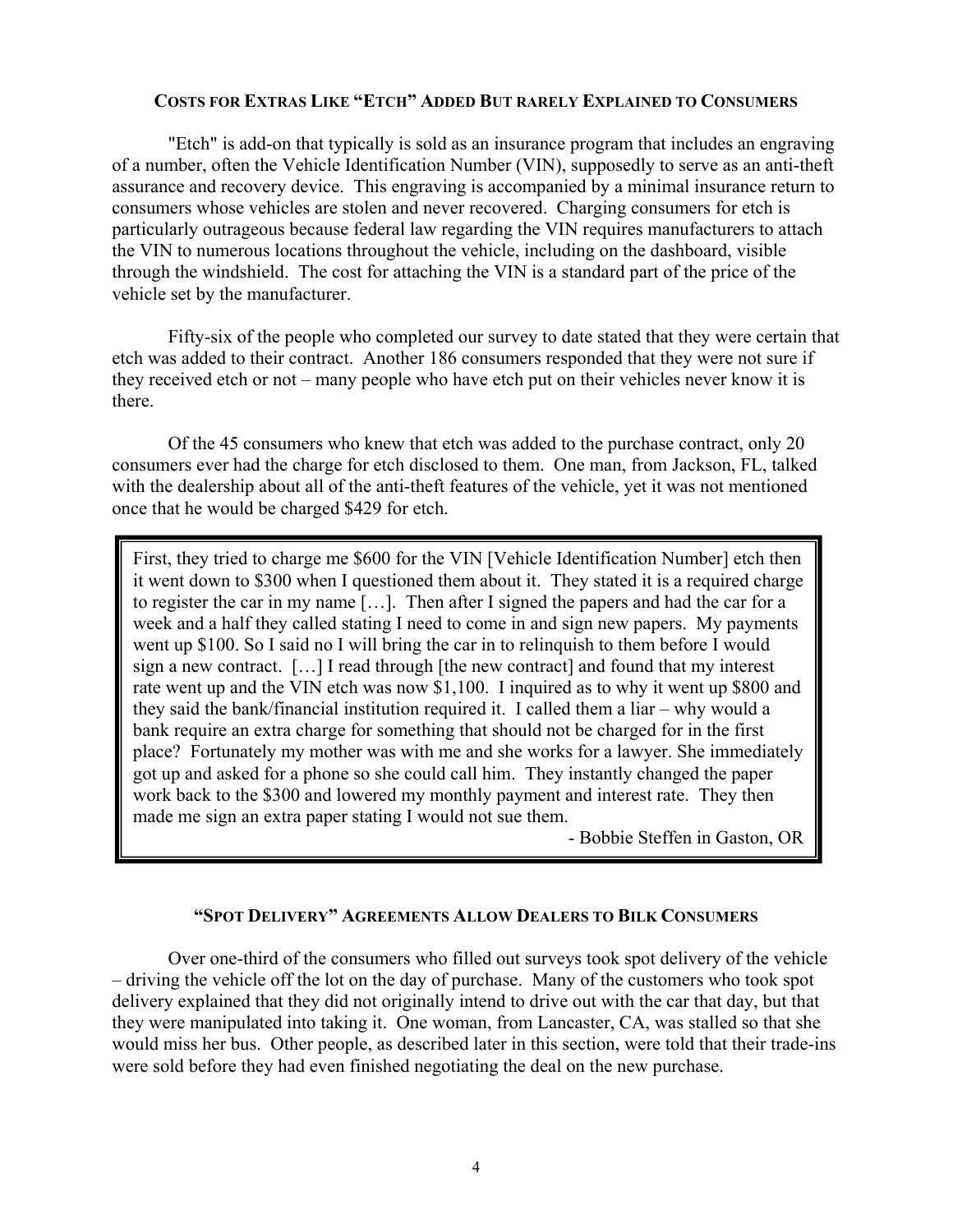In my experience I feel they took advantage of my age, I am 80 years old. They were also aware of my need for a car right away. […] After 3-4 hours of walking around the lot I was directed to this [car] which they let me drive. By now it was getting late, I was very tired, I had my 7-year-old grandson with me and he was getting very tired, we had walked there from the mobile home park where we live that is next door (but still quite a walk for me) and the salesman knew I didn't want to walk back. So I agreed to buy the car. […] The car is a nightmare.

- Doris Smith in Westminster, CA

More than half of the consumers who took spot delivery had the terms of their contract changed after they left the dealership. Unfortunately, many consumers who take spot delivery and have their sales contract altered are unable to return the vehicle or renegotiate the terms of their contract, despite language in the sales contract that may suggest otherwise. Dealership tactics that were reported ranged from simple refusal to allow return of the vehicle, to threats and intimidation of consumers who tried to cancel deals.

j

 One of the most common complaints of consumers who took spot delivery is that the terms of their loans were changed and that they were unable to either renegotiate the terms or cancel the deal. Many of the consumers described above in the section on financing also took spot delivery of the vehicle.

 Consumers also reported that dealerships decreased the amount they promised to pay for trade-ins without negotiating the change. A man in Seffner, FL, signed a contract valuing his trade-in at \$12,000 but was credited only \$580 for it, and a woman in Vadnais Heights, MN, reported that her trade-in value was changed after the sale from \$1,200 to \$700. Neither was able to renegotiate the deal. A woman in Fayetteville, TN, had the same problem and was told that she could not cancel the sale and get back her car because it had been sold.

The contract was rewritten without our knowledge, because they were unable to find a financial company to finance us on what we agreed upon. We were pressured into signing a different contract (salesman stated that we could not leave dealership without signing new contract). I then told him I wanted my \$6,000 refunded, and my trade in returned. He stated that they had already sold my trade in. They ripped us off and sold my trade in before we were financed by a loan company. Isn't that illegal?

- Dana Morris in Hesperia, CA

## **CONSUMERS ARE MANIPULATED INTO SIGNING BLANK PAPERWORK AND FIND THAT ALTERED CONTRACTS BEAR FORGED SIGNATURES**

 One-hundred-fourteen consumers who contacted us said they were asked to sign blank paperwork or paperwork that was not completely filled in – leaving an opening for the dealer to change the terms of the agreement without the consumer's consent. A woman in Rogersville, TN, was told to sign all of the loan paperwork while it was blank because, the dealership claimed, their printer was not working. She was never given a copy of her application from the dealership so she asked for one from the lender and found out that it was falsified – the dealership had doubled her income to facilitate her loan approval.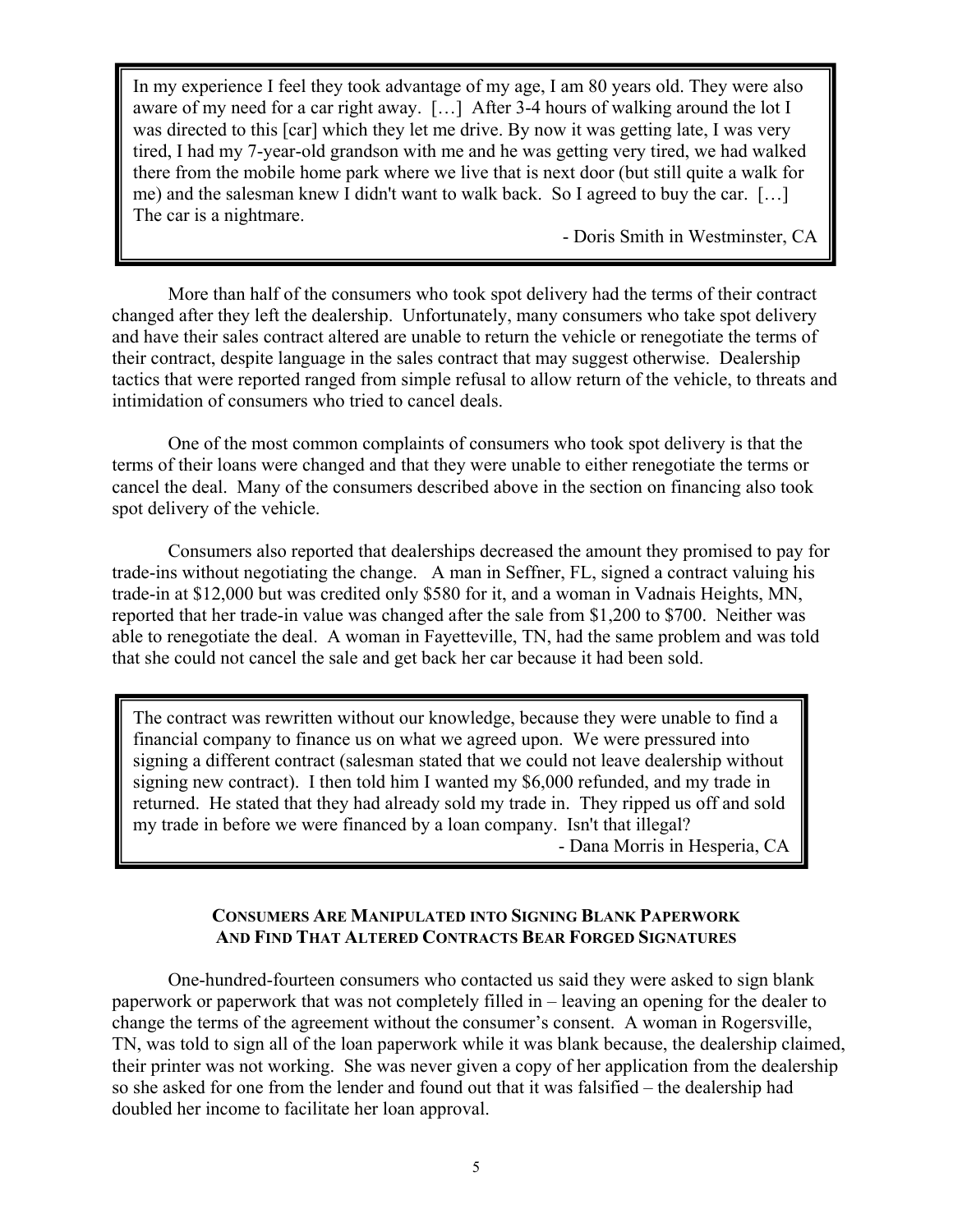I went into [the dealership] looking for a car at the best price that they could give me. The salesman said that he would treat me like family and give me the best deal possible. I did not know what my interest rate was only that it would be low. They had me sign papers that were not completely filled out. My 1999 Chrysler Sebring that was priced at 16,394 actually cost me 28,466 that I was totally unaware of until it was too late. Consumer in Fort Worth, TX

 Numerous consumers wrote to us to tell us that they found out after-the-fact that the dealership had forged their name on sales contracts and/or loan applications. These forgeries, the consumers report, allowed the dealership to alter the loan terms and to add products that the consumers did not negotiate or ones that they had explicitly rejected.

One woman in Fredrick, MD, said she signed a contract with a 6.99 percent loan rate, but the contract sent to the bank was for 9.99 percent and used a forged signature. Similarly, a woman in Glendale, AZ, had the length and payments of her loan changed on the contract, which was then signed with a forgery.

Liability and disability insurance was added without our agreeing to it. We said no, we didn't want it. But in the forged contract it was there. Also there was etching added. [...] After we left the dealership, some three weeks later, we received our title and a contract in the mail. Over \$1,795 was added to the final contract. […]They signed my name to a new contract and didn't even get the spelling of my name right.

- Stephen Trexler in Genoa City, WI



I learned that my credit application (income status) had been falsified. The credit application states that I am receiving Surivor Benefits in the amount of \$3,000 a month, plus my regular income totaling \$5,000. In order to receive such benefits, ones spouse has to be deceased. My spouse is very much alive. - Consumer in Health Springs, SC

 Even though forging signatures is obviously illegal, a few consumers wrote us that they felt that nothing would ever be done to rectify their situations, even if they could prove their names were forged on changed contracts. One man, in Holiday, FL, said that he discovered forgeries of his name on several documents and contacted law enforcement and his state attorney's office, but they have done nothing to help him.

The car dealership falsified my pay stubs and/or altered my income given to the finance company. In addition to this, when I was called in to sign the contract, there was a contract already signed by someone other than myself [that] had been sent to [the financing] company without my knowledge or consent.

- Cynthia Levy in Blue Island, IL